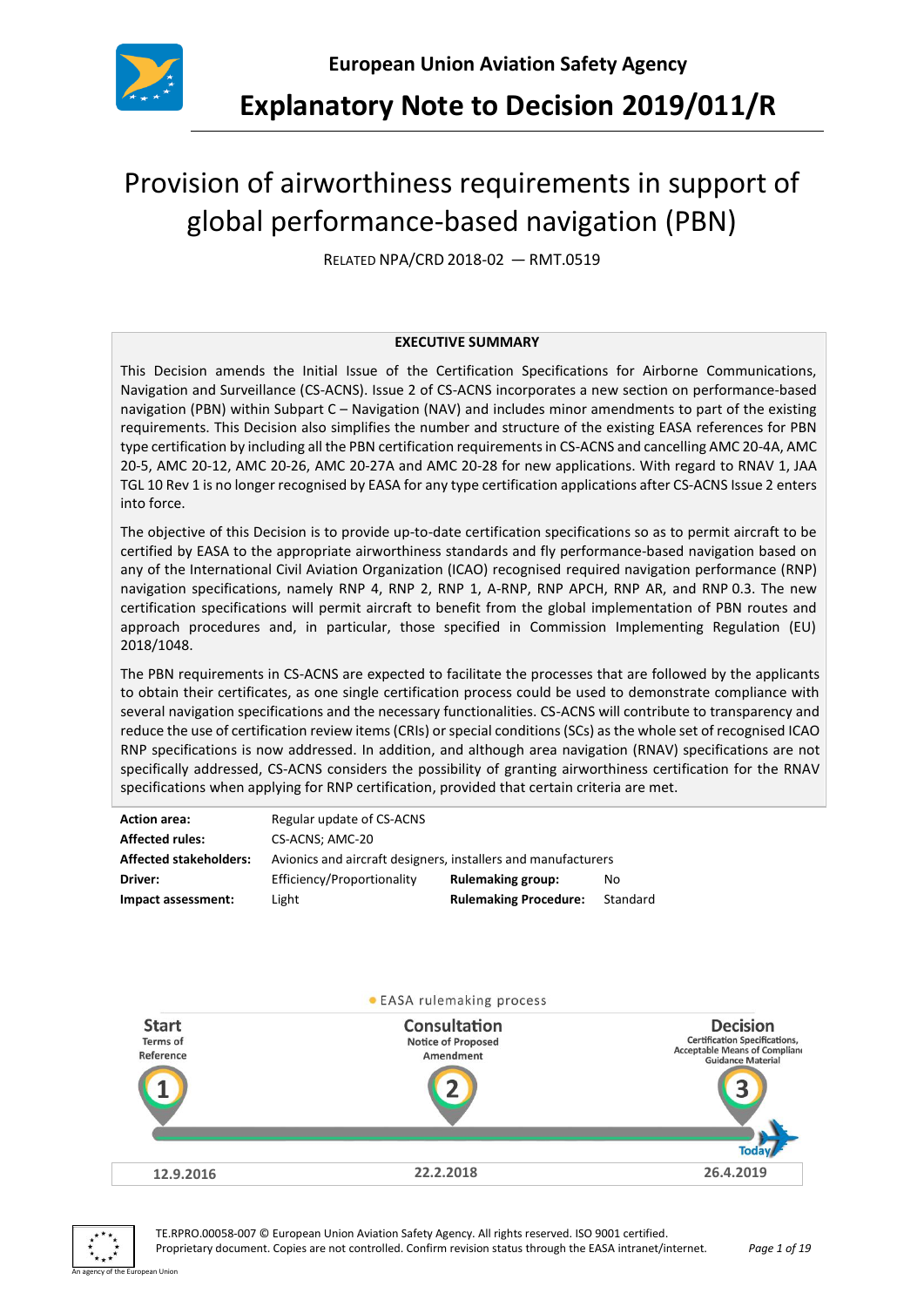# **Table of contents**

| 1. |       |                                                                                         |  |
|----|-------|-----------------------------------------------------------------------------------------|--|
| 2. |       |                                                                                         |  |
|    | 2.1.  |                                                                                         |  |
|    | 2.2.  |                                                                                         |  |
|    | 2.3.  |                                                                                         |  |
|    | 2.3.1 |                                                                                         |  |
|    | 2.3.2 |                                                                                         |  |
|    | 2.3.3 | Compatibility with FAA Advisory Circular AC 20-138D including Changes 1 and 2 11        |  |
|    | 2.3.4 |                                                                                         |  |
|    |       |                                                                                         |  |
|    | 2.4.1 | More stringent classification of failure conditions in comparison with EASA PBN-related |  |
|    |       |                                                                                         |  |
|    | 2.4.2 | Lack of a traceability matrix to identify the changes with respect to the AMC-20        |  |
|    |       |                                                                                         |  |
|    | 2.4.3 |                                                                                         |  |
|    | 2.4.4 | Display of the GNSS core constellations and the SBAS provider in use  13                |  |
|    | 2.4.5 |                                                                                         |  |
|    | 2.4.6 |                                                                                         |  |
|    | 2.5.  |                                                                                         |  |
| З. |       |                                                                                         |  |
| 4. |       |                                                                                         |  |
|    | 4.1.  |                                                                                         |  |
|    | 4.2.  |                                                                                         |  |
|    | 4.3.  |                                                                                         |  |
| 5. |       |                                                                                         |  |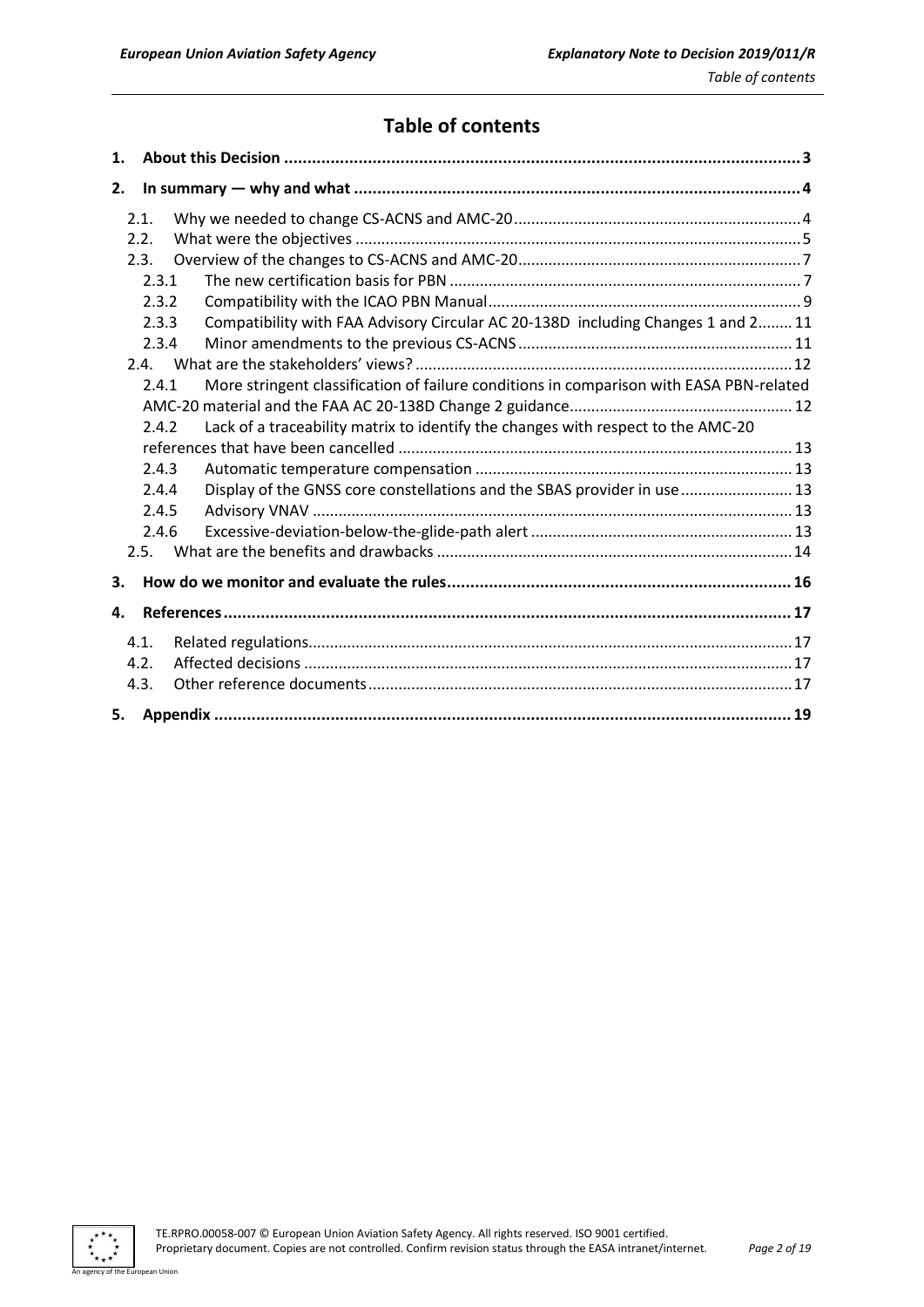# <span id="page-2-0"></span>**1. About this Decision**

The European Union Aviation Safety Agency (EASA) developed ED Decision 2019/011/R in line with Regulation (EU) 2018/1139<sup>1</sup> (the 'Basic Regulation') and the Rulemaking Procedure<sup>2</sup>.

This rulemaking activity is included in the latest European Plan for Aviation Safety (EPAS)<sup>3</sup> under rulemaking task (RMT).0519. The scope and timescales of the task were defined in the related Terms of Reference<sup>4</sup>.

The draft text of this Decision has been developed by EASA. All interested parties were consulted through Notice of Proposed Amendment (NPA) 2018-02<sup>5</sup>. 537 comments were received from all interested parties, including industry, national aviation authorities, and other certification authorities.

EASA reviewed the comments received during the public consultation. The comments received and EASA's responses to them are presented in Comment-Response Document (CRD) 2018-02<sup>6</sup>.

The final text of this Decision with the certification specifications (CSs) and the corresponding acceptable means of compliance (AMC)/guidance material (GM) have been developed by EASA.

The major milestones of this rulemaking activity are presented on the title page.

<sup>6</sup> <https://www.easa.europa.eu/document-library/comment-response-documents>



**.** 

Regulation (EU) 2018/1139 of the European Parliament and of the Council of 4 July 2018 on common rules in the field of civil aviation and establishing a European Union Aviation Safety Agency, and amending Regulations (EC) No 2111/2005, (EC) No 1008/2008, (EU) No 996/2010, (EU) No 376/2014 and Directives 2014/30/EU and 2014/53/EU of the European Parliament and of the Council, and repealing Regulations (EC) No 552/2004 and (EC) No 216/2008 of the European Parliament and of the Council and Council Regulation (EEC) No 3922/91 (OJ L 212, 22.8.2018, p. 1) [\(https://eur](https://eur-lex.europa.eu/legal-content/EN/TXT/?qid=1536149403076&uri=CELEX:32018R1139)[lex.europa.eu/legal-content/EN/TXT/?qid=1536149403076&uri=CELEX:32018R1139\)](https://eur-lex.europa.eu/legal-content/EN/TXT/?qid=1536149403076&uri=CELEX:32018R1139)

<sup>2</sup> EASA is bound to follow a structured rulemaking process as required by Article 115(1) of Regulation (EU) 2018/1139. Such a process has been adopted by the EASA Management Board (MB) and is referred to as the 'Rulemaking Procedure'. See MB Decision No 18-2015 of 15 December 2015 replacing Decision 01/2012 concerning the procedure to be applied by EASA for the issuing of opinions, certification specifications and guidance material [\(http://www.easa.europa.eu/the](http://www.easa.europa.eu/the-agency/management-board/decisions/easa-mb-decision-18-2015-rulemaking-procedure)[agency/management-board/decisions/easa-mb-decision-18-2015-rulemaking-procedure\)](http://www.easa.europa.eu/the-agency/management-board/decisions/easa-mb-decision-18-2015-rulemaking-procedure).

<sup>3</sup> [https://www.easa.europa.eu/document-library/general-publications?publication\\_type%5B%5D=2467](https://www.easa.europa.eu/document-library/general-publications?publication_type%5B%5D=2467)

<sup>4</sup> https://www.easa.europa.eu/sites/default/files/dfu/ToR%20RMT.0519%20Issue%202.pdf

<sup>5</sup> In accordance with Article 115 of Regulation (EU) 2018/1139 and Articles 6(3) and 7 of the Rulemaking Procedure.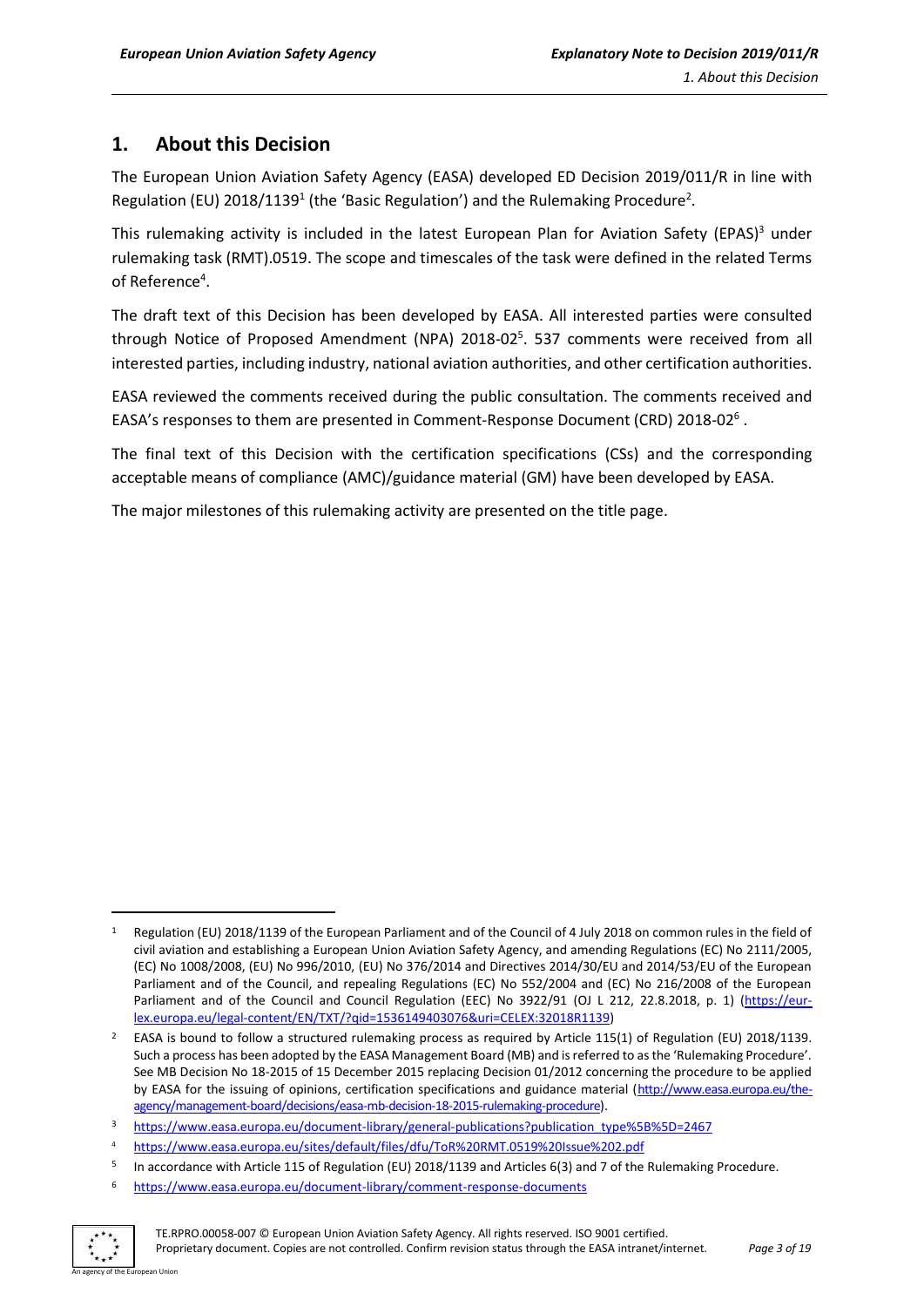## <span id="page-3-0"></span>**2. In summary — why and what**

#### <span id="page-3-1"></span>**2.1. Why we needed to change CS-ACNS and AMC-20**

PBN implementation is a priority of the ICAO Global Air Navigation Plan (GANP)<sup>7</sup> that forsees the need to increase the number of PBN operations globally in order to improve capacity, efficiency, and safety. In this regard, ICAO Assembly Resolution A37-11<sup>8</sup> 'urges all Contracting States to implement RNAV and RNP air traffic services (ATS) routes and approach procedures in accordance with the ICAO PBN concept laid down in the Performance-based Navigation (PBN) Manual (Doc 9613).

For its part, the European Union has regulated the implementation of these routes and approach procedures through:

- Commission Implementing Regulation (EU) No 716/2014<sup>9</sup>, also known as the Pilot Common Project (PCP) Regulation, which stipulates the use of particular navigation specifications and functionalities at 24 high-density terminal control areas (TMAs)<sup>10</sup>; and
- Commission Implementing Regulation (EU) 2018/1048<sup>11</sup>, also known as the PBN Regulation, that extends the use of those and other navigation specifications and functionalities to all instrument runway ends<sup>12</sup> in the airspace above the territory to which the Treaty<sup>13</sup> applies and any other airspace where Member States are responsible for the provision of air navigation services in accordance with Article 1(3) of Regulation (EC) No 551/2004 of the European Parliament and of the Council<sup>14</sup>.

Aircraft need to be properly equipped and certified to benefit from PBN implementation.Implementation may vary depending on the region when it comes to the particular navigation specifications and functionalities used. It is essential that EASA provides aircraft certification specifications that are able to respond to stakeholders' needs. This objective was only partially met by certain parts of the General Acceptable Means of Compliance for Airworthiness of Products, Parts and Appliances (AMC-20)<sup>15</sup>, in particular:

- AMC 20-4A 'Airworthiness Approval and Operational Criteria for the Use of Navigation Systems in European Airspace Designated for Basic RNAV Operations';
- AMC 20-5 'Airworthiness Approval and Operational Criteria for the use of the NAVSTAR Global Positioning System (GPS)';
- AMC 20-12 'Recognition of FAA Order 8400.12a for RNP 10 Operations';

<sup>&</sup>lt;sup>15</sup> Reference is made to EASA Decision 2003/12/RM of 5 November 2003.



**.** 

<sup>&</sup>lt;sup>7</sup> [ICAO 2016-2030](file://///n-drive/users$/ramirra/OFFICE/EASA%20PROJECTS/PBN%20CS-ACNS%20RMT0519/NPA/ICAO%202016-2030) Global Air Navigation Plan, Fifth Edition, 2016 (Doc 9750-AN/963).

<sup>&</sup>lt;sup>8</sup> ICAO Assembly Resolution A37-11  $-$  Performance-based navigation global goals, November 2010.

<sup>9</sup> Commission Implementing Regulation (EU) No 716/2014 of 27 June 2014 on the establishment of the Pilot Common Project supporting the implementation of the European Air Traffic Management Master Plan (OJ L 190, 28.6.2014, p. 19).

<sup>&</sup>lt;sup>10</sup> See, in particular, Point 1 of the Annex to said Regulation.

<sup>11</sup> Commission Implementing Regulation (EU) No 1048/2018 of 18 July 2018 laying down airspace usage requirements and operating procedures concerning performance-based navigation (OJ L 189, 26.7.2018, p.3).

<sup>&</sup>lt;sup>12</sup> The reader can consult GM 1 to Article 7 in the Issue 2 of '[AMC & GM to AUR](https://www.easa.europa.eu/sites/default/files/dfu/Annexes%20to%20EDD%202018-013-R.pdf)' for detailed information about the implementation.

<sup>&</sup>lt;sup>13</sup> Treaty on the Functioning of the European Union.

<sup>&</sup>lt;sup>14</sup> Regulation (EC) No 551/2004 of the European Parliament and of the Council of 10 March 2004 on the organisation and use of the airspace in the single European sky (the airspace Regulation) (OJ L 96, 31.3.2004, p. 20).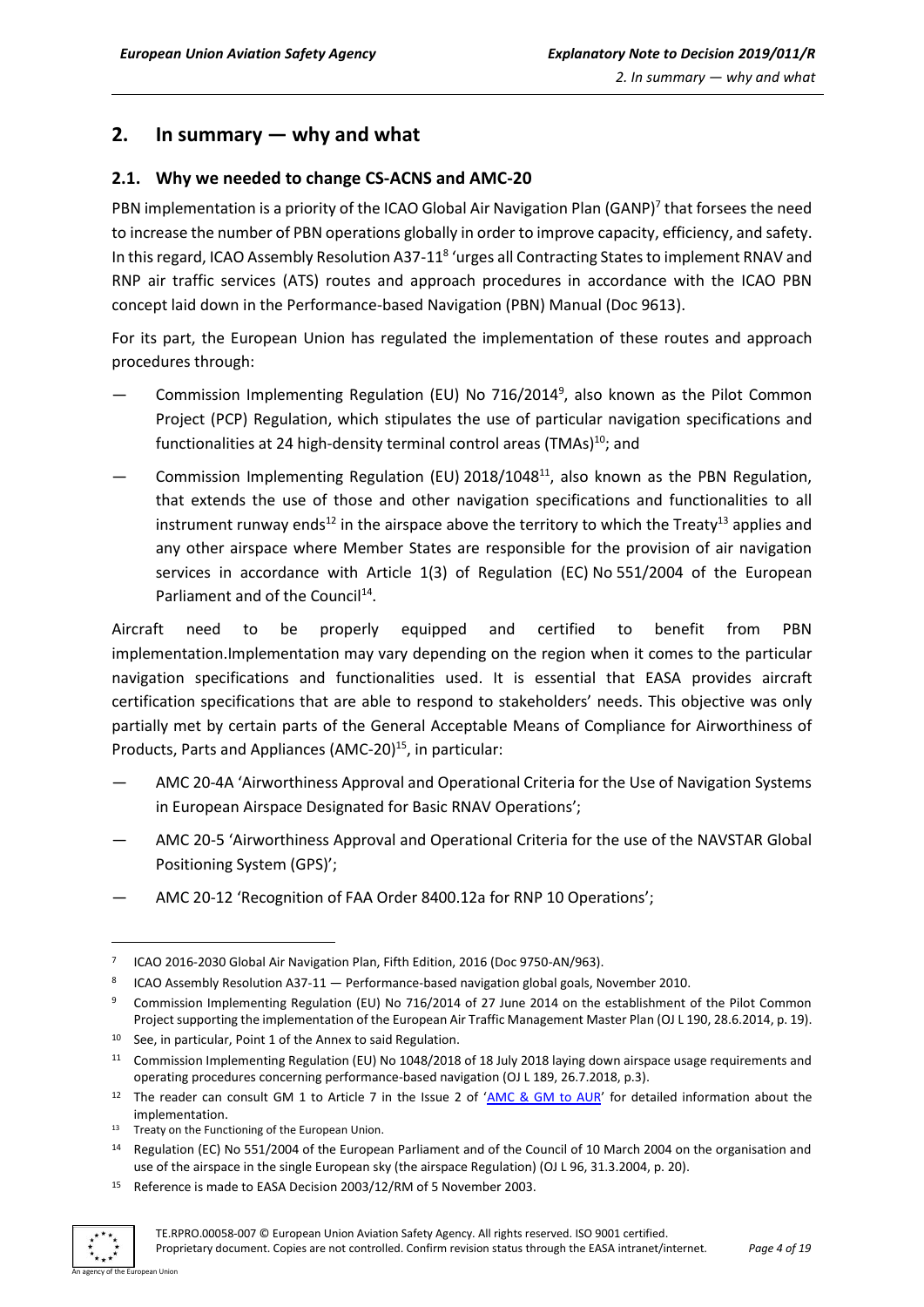- AMC 20-26 'Airworthiness Approval and Operational Criteria for RNP Authorisation Required (RNP AR) Operations';
- AMC 20-27A 'Airworthiness Approval and Operational Criteria for RNP APPROACH (RNP APCH) Operations Including APV BARO-VNAV Operations';
- AMC 20-28 'Airworthiness Approval and Operational Criteria related to Area Navigation for Global Navigation Satellite System approach operation to Localiser Performance with Vertical guidance minima using Satellite Based Augmentation System'.

The above documents did not cover all of the existing PBN operations and mixed requirements for both operational and airworthiness approval.

Incomplete certification bases have historically led EASA to develop certification review items (CRIs) or apply special conditions (SCs) for those PBN navigation specifications that were not explicitly addressed<sup>16</sup>. These processes are not transparent since the applicants do not know in advance about the applicable certification requirements. Additionally, they also translate into administrative burden and associated costs for both EASA and applicants. Furthermore, following the publication of Regulation (EU) 2016/1199<sup>17</sup>, EASA published in 2016 a number of ED Decisions<sup>18</sup> that transposed all PBN operational approval requirements from AMC 20-4A, AMC 20-5, AMC 20-12, AMC 20-26, AMC 20-27A and AMC 20-28 into the AMC and GM to Regulation (EU) No 965/2012<sup>19</sup>. However, these PBNrelated AMC-20 references were not amended at the time to delete the transposed texts and avoid duplication and confusion with respect to the applicable requirements.

Also CS-ACNS required an update with regard to:

- Subpart B, Section 1, where the voice communication system continuity requirements were considered disproportionate for some aircraft, and the references to ICAO standards with regard to performance requirements needed to be amended;
- Subpart E, Section 1, where the alerts associated with terrain awareness and warning system (TAWS) together with testing guidance material need to take into account approaches other than those served by an instrument landing system (ILS).

### <span id="page-4-0"></span>**2.2. What were the objectives**

The overall objectives of the EASA system are defined in Article 1 of Regulation (EU) 2018/1139. The adopted changes will contribute to the achievement of the overall objectives by addressing the issues outlined in Section 2.1.

The specific objective of this Decision is, therefore, to provide applicants with certification specfications that allow aircraft to be equipped and certified to fly the emerging PBN routes and

<sup>19</sup> Commission Regulation (EU) No 965/2012 of 5 October 2012 laying down technical requirements and administrative procedures related to air operations pursuant to Regulation (EC) No 216/2008 of the European Parliament and of the Council (OJ L 296, 25.10.2012, p. 1).



**.** 

<sup>&</sup>lt;sup>16</sup> It should be noted that the AMC-20 references do not cover RNP 4, RNP 2, RNP 1, RNP 0.3 and A-RNP. As for RNP specifications, only the RNP APCH specification had been previously addressed.

<sup>17</sup> Commission Regulation (EU) 2016/1199 of 22 July 2016 amending Regulation (EU) No 965/2012 as regards operational approval of performance-based navigation, certification and oversight of data services providers and helicopter offshore operations, and correcting that Regulation (OJ L 198, 23.7.2016, p. 13).

<sup>18</sup> See ED Decision 2016/014/R, 2016/015/R, 2016/016/R, 2016/017/R, 2016/018/R, 2016/019/R, 2016/020/R and 2016/021/R.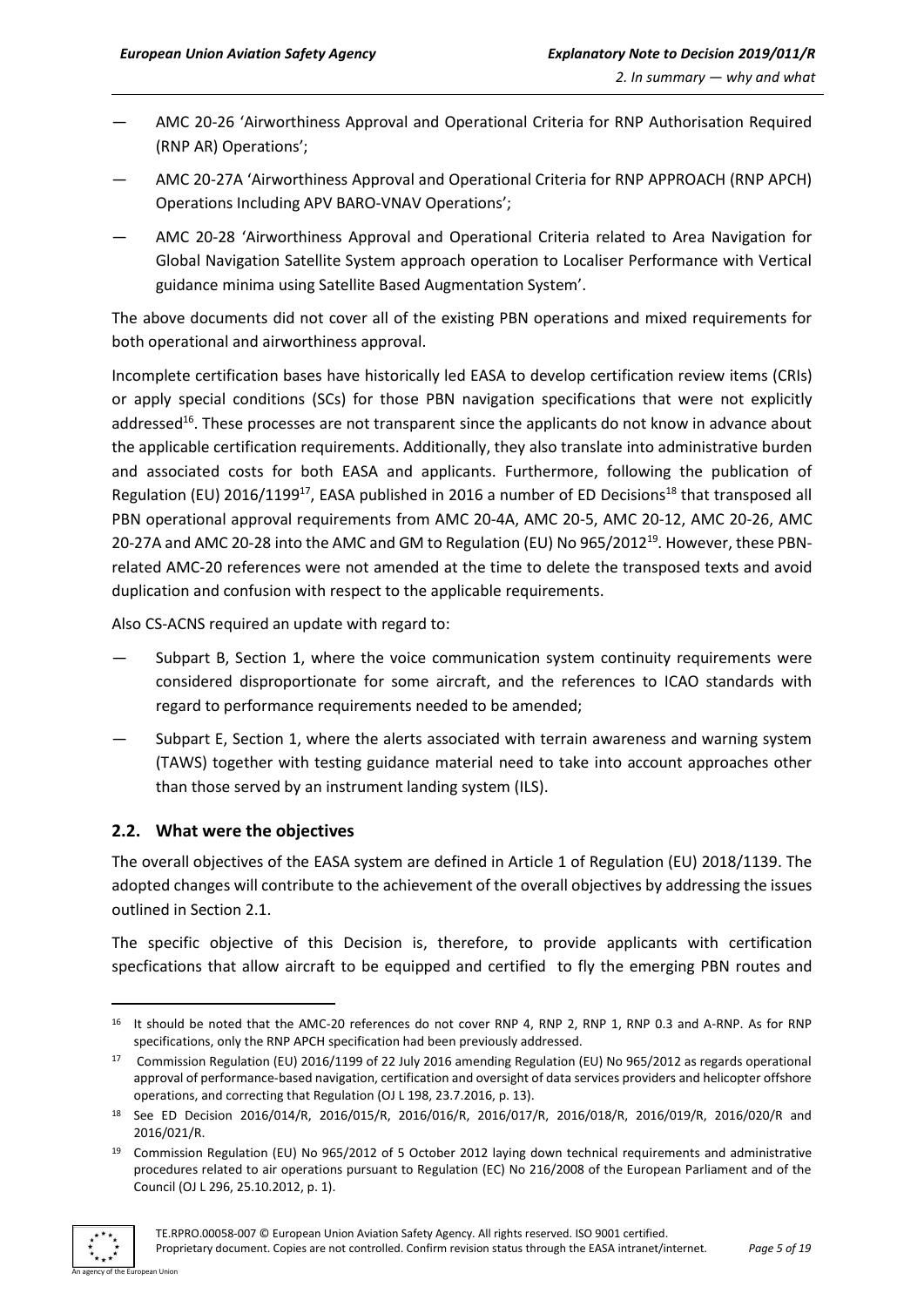procedures. In particular, the new certification specification has been developed to largely comply with any of the RNP specifications and functionalities that are defined in the ICAO PBN Manual<sup>20</sup>.

Completeness of the certification specifications will minimise the use of CRIs or SCs, thereby resulting in savings for both applicants and EASA in terms of time and costs. Moreover, a complete set of certification specifications adds to transparency with respect to the applicable certification requirements, thus ensuring confidence to the applicant for being treated equally.

In order to meet the above objectives, EASA considered it to be advantageous that the PBN certification requirementsshould be made available to aircraft and avionics design and manufacturing organisations in one single EASA document, whose structure should be simplified as much as possible by considering the similarities and commonatilies between different navigation specifications. The use of one single reference for PBN will result in fewer duplications or aspects being missed or overlooked, and enables applicants to use the same process to obtain certification with respect to several navigation specifications and associated functionalities, particularly, those required by EU regulations. In addition, EASA has facilitated the demonstration of compliance with the individual certification specifications (CSs), especially for those applicants that do not possess expert knowledge of the requirements that apply to area navigation systems.

In drafting the new Subpart C to CS-ACNS, EASA applied the following principles:

- 1. Although the document should cater for all, the target audience are small and medium-sized organisations, holding a design organisation approval (DOA). These organisations do not always have access to, or a full understanding of, the ICAO PBN Manual and associated documents or the various industry standards. The new Subpart C aims at facilitating an easier and less burdensome compliance demonstration in relation to PBN type-certification applications by those enterprises.
- 2. The CS requirements should be high-level and objective-based and take into account the criteria of the PBN Manual, whereas the AMC are based on the EUROCAE ED-75D Minimum Aviation System Performance Standards (MASPS) for area navigation systems.
- 3. There should be no duplication of requirements. While comparing the criteria of the existing EASA AMC-20 and JAA TGL-10 references to the standards invoked by the European Technical Standard Orders (ETSOs), EASA observed many duplications. By maximising credit for ETSO authorisation, we avoid duplication of compliance demonstrations at aircraft level when these have already been demonstrated at equipment level.
- 4. Although the PBN Manual contains 11 different navigation specifications, most of the navigation specifications contain very similar requirements with regard to aircraft eligibility. Subpart C of CS-ACNS has been drafted recognising that all these PBN routes and procedures are flown supported by the same equipment; i.e the RNP system and its sources, the navigation instruments/displays, and, where applicable, the autopilot or flight director. The approach has therefore been aircraft-centric instead of the navigation-specification-driven approach taken in the ICAO PBN Manual.
- 5. We recognise that virtually all new aircraft are equipped with GNSS receivers and provide onboard monitoring and alerting capability. With GNSS receivers installed, there is a small

<sup>&</sup>lt;sup>20</sup> ICAO Doc 9613-AN/937 'Performance-based Navigation (PBN) Manual', Fourth Edition, 2013.



 $\overline{a}$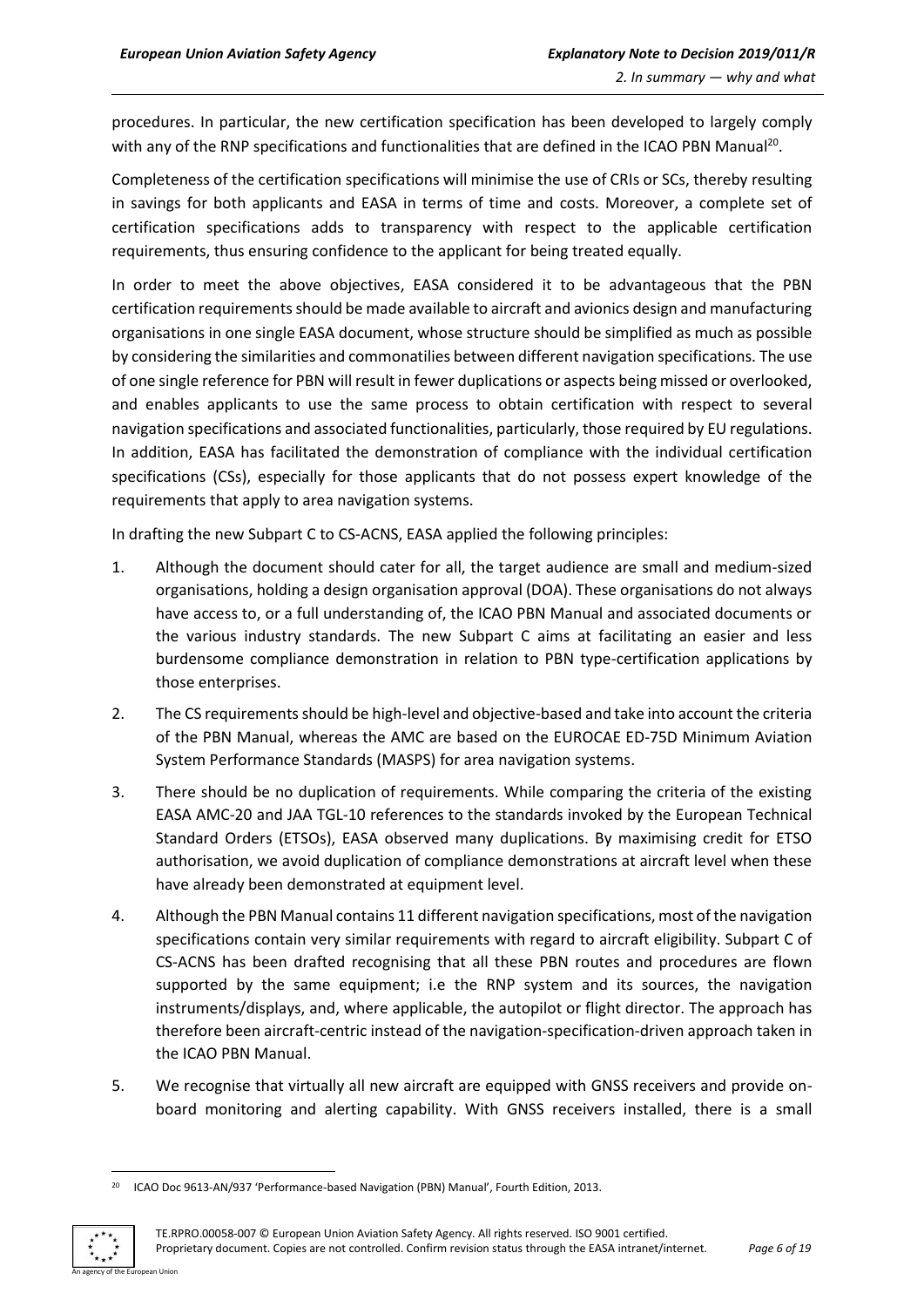difference between aircraft-approval criteria for RNAV specifications compared to RNP specifications. This has allowed us to create a much more simplified document that:

- a. is based on RNP specifications, rather than considering all the different navigation sources that are recognised in the RNAV specifications;
- b. recognises aircraft eligibility for RNAV operations based on compliance with the RNP criteria that are addressed in Subpart C.
- 6. The new Subpart C of CS-ACNS is forward-looking. It allows EASA to create a lean and relatively simple and straight-forward document. Means, such as SCs or CRIs, are, however, available to cater for the exceptional cases whereby compliance with the CS is more complicated, due to the fact that the aircraft is equipped with older systems.

#### <span id="page-6-0"></span>**2.3. Overview of the changes to CS-ACNS and AMC-20**

#### <span id="page-6-1"></span>**2.3.1 The new certification basis for PBN**

CS-ACNS has been amended to primarily incorporate RNP certification specifications into Subpart C 'Navigation' (NAV), which had previously been reserved in anticipation of the adoption of airworthiness and interoperability standards for area navigation systems. Additionally, CS-ACNS has been subject to minor amendments, as detailed in Section 2.3.4, to update the contents of the document.

To facilitate the reading of the document, EASA has published Issue 2 of CS-ACNS, which constitutes a consolidated document that integrates all the changes. Furthermore, with the purpose of facilitating the identification of the changes made to CS-ACNS, EASA has published a document that applies the same convention as in the Notices of Proposed Amendments (NPAs) to show the changes.

Issue 2 of CS-ACNS continues to present the contents divided into Book 1 and Book 2. Book 1 contains the CSs, while Book 2 describes the corresponding AMC and GM.

CS-ACNS has become the only reference that contains airworthiness requirements for the approval of aircraft's PBN capabilities. All the relevant material considered in AMC 20-4A, AMC 20-5, AMC 20-12, AMC 20-26, AMC 20-27A and AMC 20-28 has been transposed into Section 1 'Performance-based Navigation, Subpart C – Navigation'. Hence, the PBN-related AMC-20 references have been cancelled. In addition, JAA TGL 10 Rev 1 will cease to be recognised for RNAV 1 certification.

CS-ACNS is to be used for new applications for type certification of area navigation systems for RNP operations and deliberately does not specifically address RNAV navigation specifications. Today's navigation systems are commonly designed to fly RNP applications, and hence provide on-board performance monitoring and alerting $21$ .

Following the publication of CS-ACNS, applicants do not need to recertify their systems. On the contrary, in response to questions received during the consultation phase, CS-ACNS states that there are cases whereby these certification bases can be reused to certify changes to systems previously certified against them, provided that the change to the design remains within the scope of the previous application. Even for changes that are outside the scope of a previous application and where the CS-ACNS requirements are similar to those that were used to certify the aircraft in accordance

<sup>1</sup>  $21$  A gradual transition to RNP applications is expected, as the proportion of aircraft equipped with RNP systems gradually increases, which will enable airspace users to perform PBN operations in those airspace where an improvement in the integrity of the navigation function is deemed necessary.

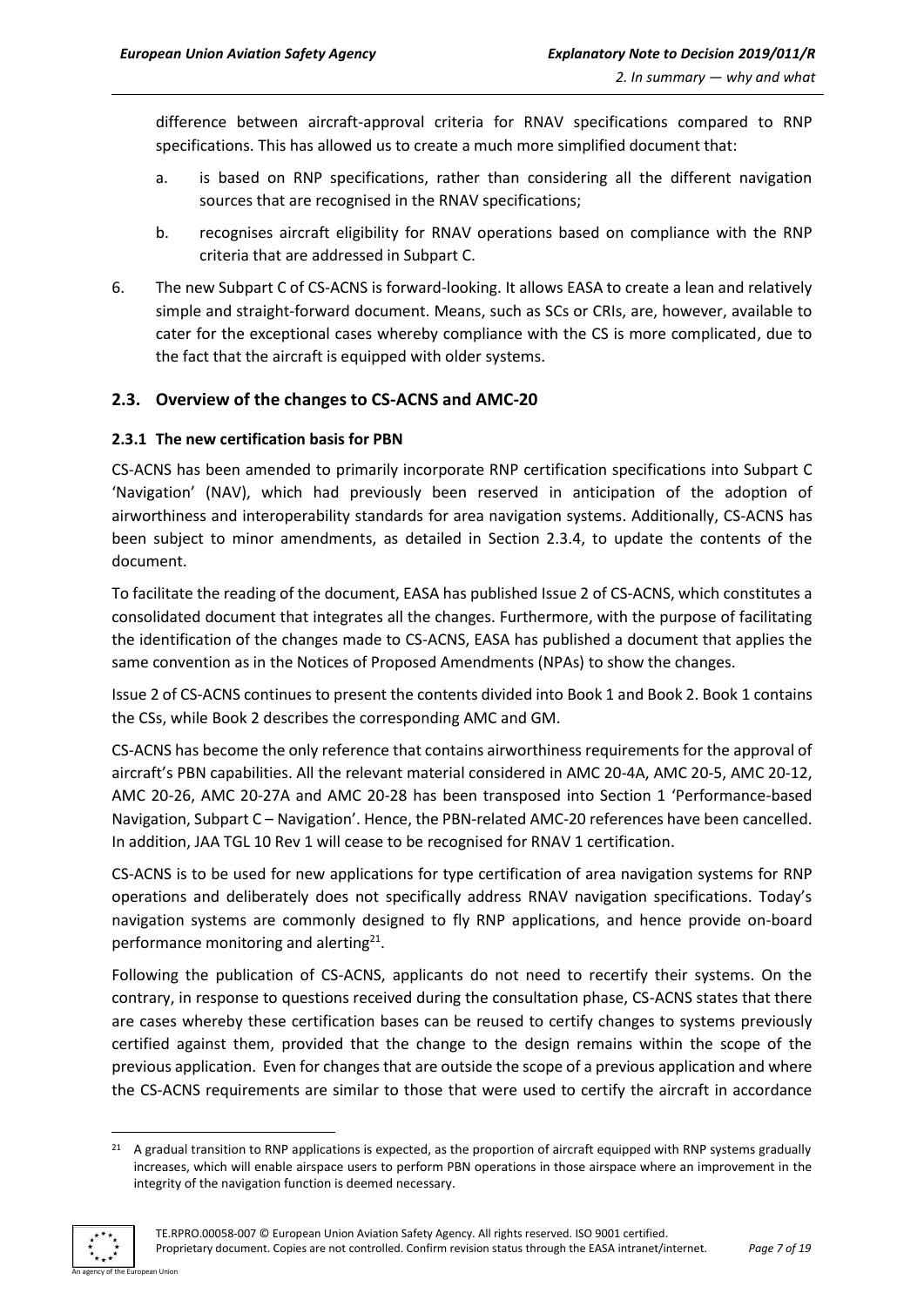with the previous certification bases, applicants are encouraged to benefit, as far as practicable, from the demonstration of compliance conducted during an earlier application.

CS-ACNS includes GM to explain in more detail that the certification obtained from earlier approvals with regard to AMC 20-4, AMC 20-5, AMC 20-12, AMC 20-26, AMC 20-27, AMC 20-28 and TGL-10 will continue to be recognised in accordance with Part  $21^{22}$ .

Additionally, also due to the comments made during the consultation, CS-ACNS has explicitly incorporated AMC on how to automatically obtain certification for RNAV specifications when applying for RNP certification. Moreover, the different possibilities have been described in CS-ACNS for applicants to understand how certificates can be granted.

An applicant that requests a type certification only against RNAV specification(s) may continue to file their application. EASA will work closely with the applicant to have the installation approved through the use of one (or more) SC(s) or the development of CRIs. Based on EASA's experience with applications for approval of installation of area navigation systems, the number of such cases is expected to be very low and limited to the retrofit of area navigation systems on legacy aircraft that cannot be equipped with certified GNSS position sensors.

It should be noted that the implementation of RNP APCH procedures down to the 3 lines of minima (LNAV, LNAV/VNAV and LPV) has been mandated by Regulation (EU) 2018/1048. Therefore, EASA expects an increasing number of applications for the RNP APCH specification, whose certification requirements encompass those established for RNP 1 certification. This means that an RNP APCHcapable aircraft is also capable of flying RNP 1 applications, and that it becomes automatically certified to perform RNAV 1 operations within TMA airspace as well, on condition that the corresponding navigation applications are predicated on GNSS. Therefore, CS-ACNS has been designed to simplify the certification of aircraft and adapt their capabilities to the airspace usage requirements (AUR), as per EU law.

After a review of the comments received, the structure of the PBN Section in Subpart C has been rearranged with respect to the proposal presented in NPA 2018-02, as described in Table 1:

|                             | <b>Basic</b><br>criteria                 | <b>Supplementary</b><br>criteria                    |                                       |                                                            |                                         |                                              |                                     |                                      |                                               |
|-----------------------------|------------------------------------------|-----------------------------------------------------|---------------------------------------|------------------------------------------------------------|-----------------------------------------|----------------------------------------------|-------------------------------------|--------------------------------------|-----------------------------------------------|
| <b>PBN</b><br>specification | <b>Subsections</b><br>1&2<br><b>LNAV</b> | <b>Subsection</b><br>з<br>LNAV in final<br>approach | <b>Subsection</b><br>4<br><b>VNAV</b> | <b>Subsection</b><br>5<br><b>VNAV</b> in final<br>approach | <b>Subsection</b><br>6<br><b>RNP AR</b> | <b>Subsection</b><br>Advanced-<br><b>RNP</b> | <b>Subsection</b><br>8<br><b>RF</b> | <b>Subsection</b><br>9<br><b>FRT</b> | <b>Subsection</b><br>10<br>Parallel<br>offset |
| RNP <sub>4</sub>            | Required                                 |                                                     |                                       |                                                            |                                         |                                              |                                     | Optional                             | Required                                      |
| RNP <sub>2</sub>            | Required                                 |                                                     |                                       |                                                            |                                         |                                              |                                     | Optional                             | Optional                                      |
| <b>RNP1</b>                 | Required                                 |                                                     | Optional                              |                                                            |                                         |                                              | Optional                            |                                      |                                               |
| <b>RNP 0.3</b>              | Required                                 |                                                     | Optional                              |                                                            |                                         |                                              | Optional                            |                                      |                                               |
| <b>RNP APCH</b>             | Required                                 | Required                                            | Optional                              | Required                                                   |                                         |                                              | Optional                            |                                      |                                               |
| <b>RNP AR</b>               | Required                                 | Required                                            | Required                              | Required                                                   | Required                                |                                              | Required                            |                                      |                                               |
| A-RNP                       | Required                                 | Required                                            | Optional                              | Required                                                   |                                         | Required                                     | Required                            | Optional                             | Required                                      |

**Table 1: Mandatory and optional airworthiness requirements**

<sup>&</sup>lt;sup>22</sup> Part 21' are the requirements and procedures for aircraft certification described in Annex I to Commission Regulation (EU) No 748/2012.



 $\overline{a}$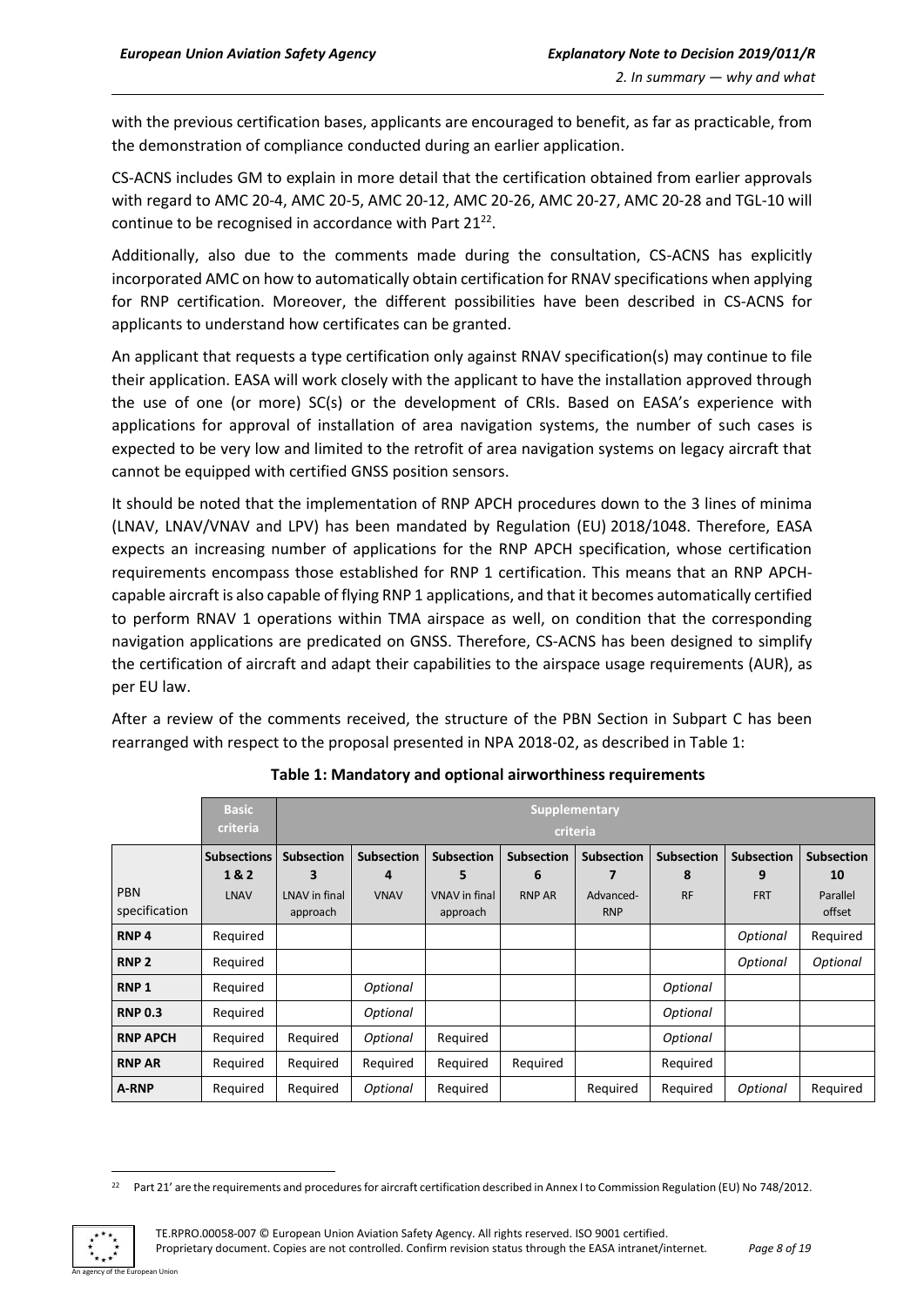The scope of the 10 subsections is detailed below:

Subsection 1: General applicability for performance-based lateral navigation;

Subsection 2: Generic specifications for performance-based lateral navigation;

Subsection 3: Supplementary specifications for lateral navigation in final approach;

Subsection 4: Supplementary specifications for vertical navigation;

Subsection 5: Supplementary specifications for vertical navigation in final approach;

Subsection 6: Supplementary specifications for RNP authorisation required (AR);

Subsection 7: Supplementary specifications for applications for advanced-RNP (A-RNP);

Subsection 8: Supplementary specifications supporting radius to fix (RF);

Subsection 9: Supplementary specifications supporting fixed radius transition (FRT);

Subsection 10: Supplementary specifications supporting tactical parallel offset.

In particular, the concept of advisory VNAV has been redefined. As a consequence, the corresponding requirements have been significantly simplified with regard to the proposal in NPA 2018-02 and are considered as optional requirements that may supplement those that are addressed in the 'VNAV in final approach' Subsection. Therefore, the 'advisory-VNAV' requirements are now included in Subsection 5. As a consequence, Subsection 4 now deals with VNAV, in particular, with the requirements for the definition of vertical paths by means of vertical constraints as set out in the Commission Implementing Regulation (EU) 2018/1048 when addressing the implementation of PBN routes in terminal airspace.

The other relevant element that has been altered in the above table with regard to the NPA is the FRT applicability to A-RNP, which has been downgraded to 'optional' for consistency with the ICAO PBN Manual and for the purpose of facilitating the implementation of this navigation specification.

#### <span id="page-8-0"></span>**2.3.2 Compatibility with the ICAO PBN Manual**

With regard to compatibility with ICAO, CS-ACNS has been drafted to enable aircraft to achieve the minium performance and functionality that is required by ICAO. The proposed airworthiness CSs are compatible with the aircraft requirements specified in the ICAO PBN Manual, Fourth Edition (2013), for all the RNP specifications, i.e. RNP 4, RNP 2, RNP 1, advanced RNP (A-RNP), RNP approach (RNP APCH), RNP authorisation required approach (RNP AR APCH), RNP 0.3.

The CSs are also compatible with the following functionalities:

- radius to fix  $(RF)$ ;
- fixed radius transition (FRT);
- parallel offset;

The time of arrival control (TOAC) functionality is not addressed, as the corresponding section of the ICAO PBN Manual still needs to be developed.

The following are the main differences between the CSs and those requirements related to aircraft airworthiness considered in the ICAO PBN Manual:

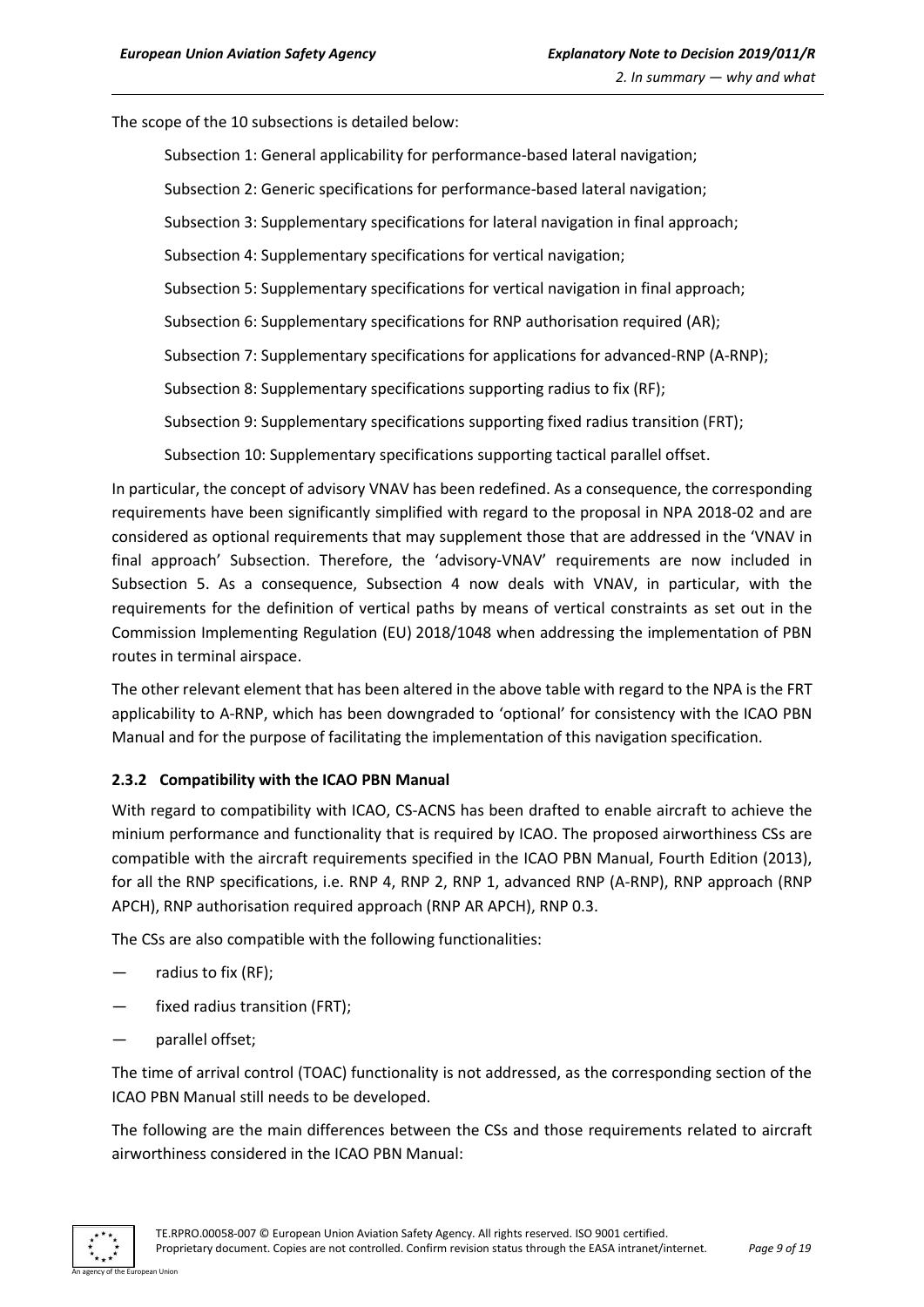- The CSs are largely based on the EUROCAE ED-75D Minimum Aviation System Performance Standards (MASPS) for area navigation systems, which was published in 2014. The ICAO PBN Manual (Doc 9613, Fourth Edition) predates the MASPS, which introduces some differences between the CSs and the ICAO PBN Manual. The next edition of the ICAO PBN Manual, which is currently being updated by ICAO's PBN Study Group (PBNSG), is anticipated to incorporate these changes.
- The CSs also introduce new requirements for RNP AR departures. These are based on an agreement reached by the PBNSG on the future aircraft qualification requirements for such procedures, which EASA considers mature enough to be already incorporated into the CSs. These requirements are also anticipated to be incorporated in the next update of the ICAO PBN Manual.
- $-$  The CSs also include a provision which would allow operators of smaller and relatively slow<sup>23</sup>, general aviation aircraft to operate on procedures with radius to fix (RF) legs, without the need for an autopilot or flight director, provided that specific installation criteria are met. Similar to the RNP AR departure operations, this provision is based on an agreement reached by the PBNSG, which EASA considers mature enough for incorporation into the CSs.
- The CS introduces a new definition of, and criteria for Advisory Vertical Navigation ('Advisory VNAV'), that are not contained in Edition 4 of the PBN Manual. EASA decided to include criteria for Advisory VNAV to address concerns related to the implementation of the function, which has not been standardised. The urgency in addressing the implementation concerns made EASA decide to nevertheless include the definition and some basic criteria in CS-ACNS. These have been shared with the ICAO PBNSG prior to publication of CS-ACNS.
	- Other requirements are more stringent or demanding than the corresponding requirements of the ICAO PBN Manual. EASA considers that the ICAO PBN Manual sets out the minimum requirements and that Contracting States or regional aviation authorities may adapt them to address issues with the specific regulatory and operational environments or safety culture in that particular State or region. Whenever this applied to the CSs, the more stringent requirements have been formulated as CSs, including the transfer of the relevant requirements from the existing AMC-20 references.

The CSs deliberately deviate from the ICAO PBN Manual in two particular aspects:

- 1. The CSs intentionally refer to 'RNP value' whereas the ICAO PBN Manual uses the term 'navigation accuracy'. EASA prefers to keep the notion of 'RNP value' instead of introducing 'navigation accuracy', since in day-to-day operations, system designers, certification experts, pilots, and other aviation professionals have become accustomed to this term. Moreover, EASA has striven to draft the CS in a manner that is easily understood by all stakeholders. Consequently, EASA has decided to keep the term 'RNP value'.
- 2. EASA has not grouped the requirements by navigation specification, but has structured CS-ACNS in a way that maximises the commonalities that exist amongst them. In this regard, EASA has carefully reviewed the aircraft qualification requirements throughout the various PBN navigation specifications and found that these are, with a few exceptions, similar. This

 $\overline{a}$ <sup>23</sup> CS-23 Level 1, 2 and 3 aircraft.

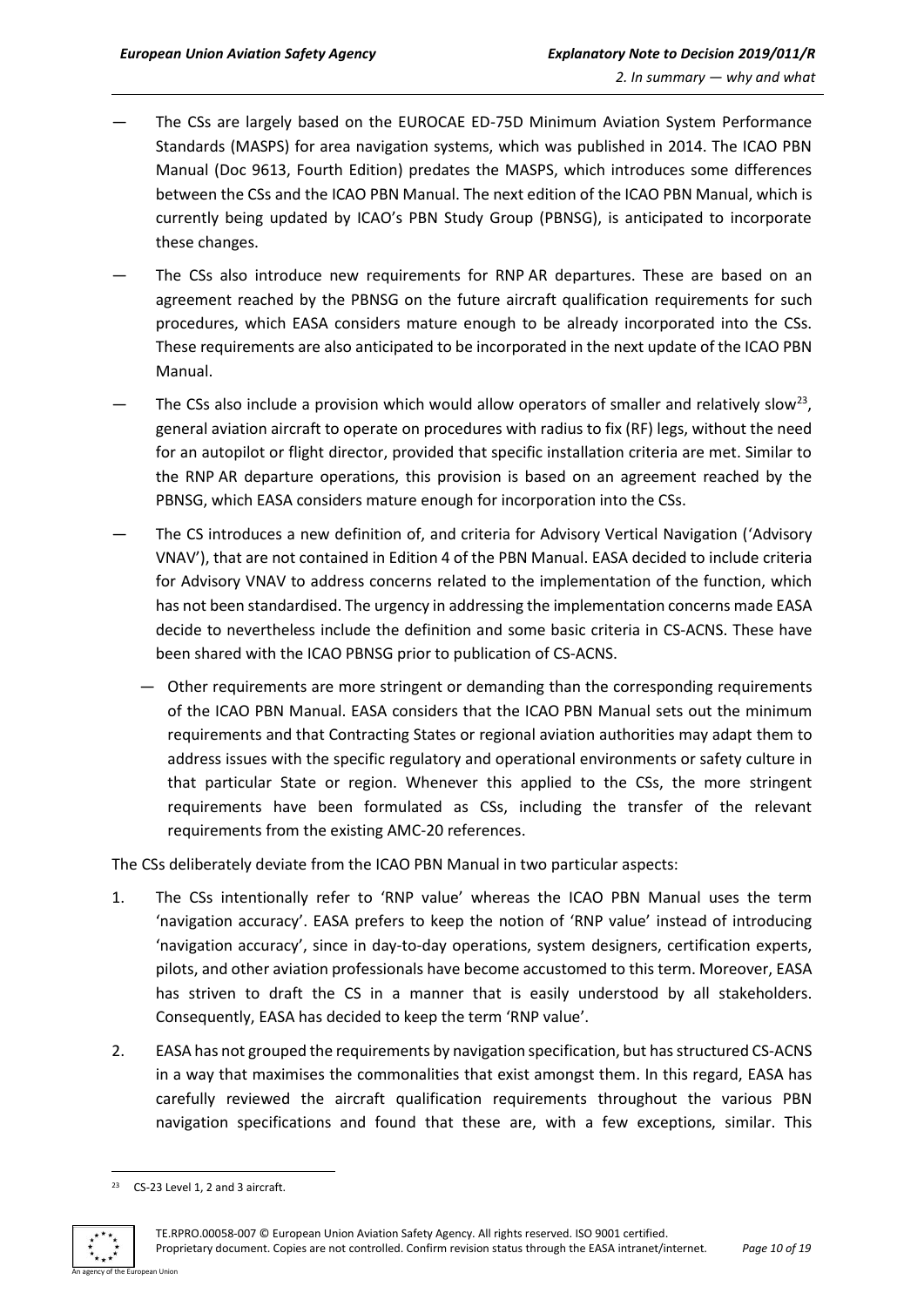conclusion is supported by the notion that aircraft are not equipped with specific equipment supporting a particular navigation specification. Instead, EASA concluded that the same systems (e.g. flight management system (FMS), displays, autopilot/flight director) support all the navigation specifications and that the differences are particularly related to the specific functions that the FMS supports.

#### <span id="page-10-0"></span>**2.3.3 Compatibility with FAA Advisory Circular AC 20-138D including Changes 1 and 2**

With a few exceptions, the CSs are fully harmonised with the guidance offered by the FAA in their Advisory Circular (AC) 20-138D including Changes 1 and 2.

Notable differences are the following:

- For aircraft equipped with a Class A TAWS, CS-ACNS requires an alert for excessive downward deviation from the flight path on RNP approach procedures to localiser performance with vertical guidance (LPV) minima. This requirement is consistent with the requirements found in AMC1 CAT.IDE.A.150 and the former AMC 20-28. Contrary to the FAA, EASA concludes that the evident benefit that this function provides to safety outweighs the burden on industry to develop, install, and certify the function.
- The requirements for RNP AR operations with regard to demonstration of performance in failure cases, as well as the requirements on continuity of function, differ from those in the FAA's Advisory Circular (AC). These differences already existed between the FAA's A C and AMC 20-26 and relate to differing regulatory and operational environments. The situation in the United States allows aspects of RNP AR operations, such as mitigating the effects of failure conditions, to be addressed through the process of operational approval. In the European Union regulatory and operational context, and possibly elsewhere in the world, this is more difficult to achieve with an appropriate level of consistency. Consequently, EASA found that it is appropriate to address some of these aspects by putting more emphasis on the qualification of the aircraft.

#### <span id="page-10-1"></span>**2.3.4 Minor amendments to the previous CS-ACNS**

In Subpart B, the voice communication system continuity requirements have been formulated to ask for designs that support the intended operation. In addition, a new AMC considers an allowable likelihood of 'probable' for some aircraft, since the former requirement has proved to be too demanding in some cases<sup>24</sup>. In addition, the voice communication system performance requirements have been updated to refer to Amendment 90 to ICAO Annex 10, Volume III, Part II (2<sup>nd</sup> Edition – July 2007)<sup>25</sup>, althought the contents of the related standards and recommended practices have not been amended since Amendment 85.

Finally, the TAWS requirements have been aligned with the operational requirements considered in the AMC and GM to Regulation (EU) No 965/2012 for the provision of alerts related to excessive deviations below the glide path<sup>26</sup>.

<sup>&</sup>lt;sup>26</sup> See the amendments to AMC1 ACNS.E.TAWS.035 on aural and visual alerts and to guidance material on TAWS installation testing.



<sup>1</sup> <sup>24</sup> See the amendment to CS ACNS.B.VCS.030 and the new GM1 ACNS.B.VCS.030 on continuity.

<sup>&</sup>lt;sup>25</sup> See the amendment to CS ACNS.B.VCS.020 on performance requirements.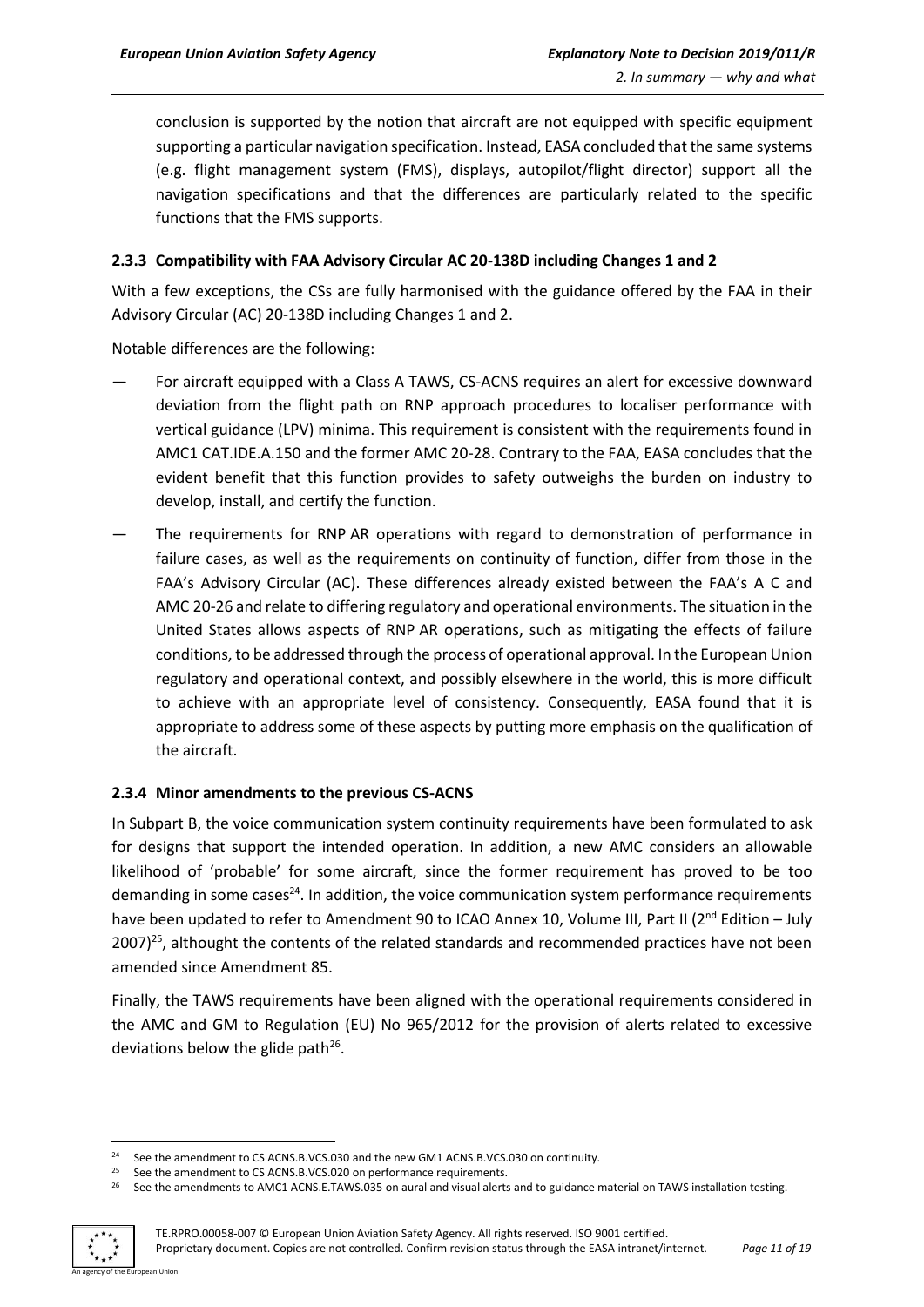#### <span id="page-11-0"></span>**2.4. What are the stakeholders' views?**

#### <span id="page-11-1"></span>**2.4.1 More stringent classification of failure conditions in comparison with EASA PBN-related AMC-20 material and the FAA AC 20-138D Change 2 guidance**

Stakeholders commented that, in NPA 2018-02, EASA did not explain the rationale behind the changes to the classification of failure conditions related to erroneous or loss of guidance, i.e. integrity and continuity requirements in relation to several navigation specifications.

With the planned publication of the new Subpart C to CS-ACNS, EASA considered it prudent to assess again whether the previous classifications of failure conditions were still appropriate. Another consideration for the reassessment was the publication of the Commission Implementing Regulation (EU) 2018/1048, which was subject to scrutiny by the Single Sky Committee at the time the NPA was published.

The reassessment concluded that the classification for erroneus guidance when conducting Baro-VNAV operations in the final approach segment (FAS) would generically range from the high-end of 'Major' to 'Hazardous'. In the NPA, EASA kept a conservative position and proposed to classify these procedures as 'Hazardous' when both vertical and horizontal guidance are affected.

Following the discussions between EASA and a limited number of stakeholders, EASA has agreed to classify the integrity of RNP APCH procedures with VNAV as 'Major/Hazardous', whereby the higher classification is assumed, unless proven otherwise by an functional hazard assessment (FHA) that is acceptable to EASA.

Further review showed that the same concerns apply to RNP AR APCH procedures that are supported by Baro-VNAV. To address these concerns, erroneous guidance has been classifed as 'Major/Hazardous', to be consistent with the RNP APCH procedures.

All the failure classifications have been removed from the individual AMC and consolidated into a single appendix ('Appendix A') to Subpart C. This allows EASA to provide more context and offer more flexibility. It also helps to address the concerns that were expressed by some applicants that the AMC were infringing on their DOA privileges. In this regard, EASA leaves the option open for applicants to demonstrate, through a throroughly conducted Functional Hazard Assessment that is acceptable to EASA, that the failure classifications applicable to their specific design, including design specific mitigations, differ from the generic classifcations provided in CS-ACNS.

EASA has further decided to simplify the classifications by not distinguishing between the individual segments of the procedure. Consequently, a single generic failure classification is provided for the entire procedure. Where a less demanding failure condition could potentially be considered for a particular segment, it is indicated through notes in Appendix A to CS-ACNS.

The classifications for RNP 4, RNP 2, RNP 1 and RNP 0.3 are largely consistent with FAA AC 20-138D Change 2, FAA TSO-C115d, ETSO/TSO146e, and the PBN Manual. Note that EASA's ETSO-C115d refers to the guidance material for the classification of failure conditions at aircraft level. Applications for RNP 1 approval alone are addressed through a separate note.

Due to the bundling and simplification of the requirements, some of the resulting failure conditions for PBN operations may be perceived as more stringent than those in the previous AMC-20 material, the FAA AC, and the PBN Manual. This is however balanced by the fact that CS-ACNS offers more

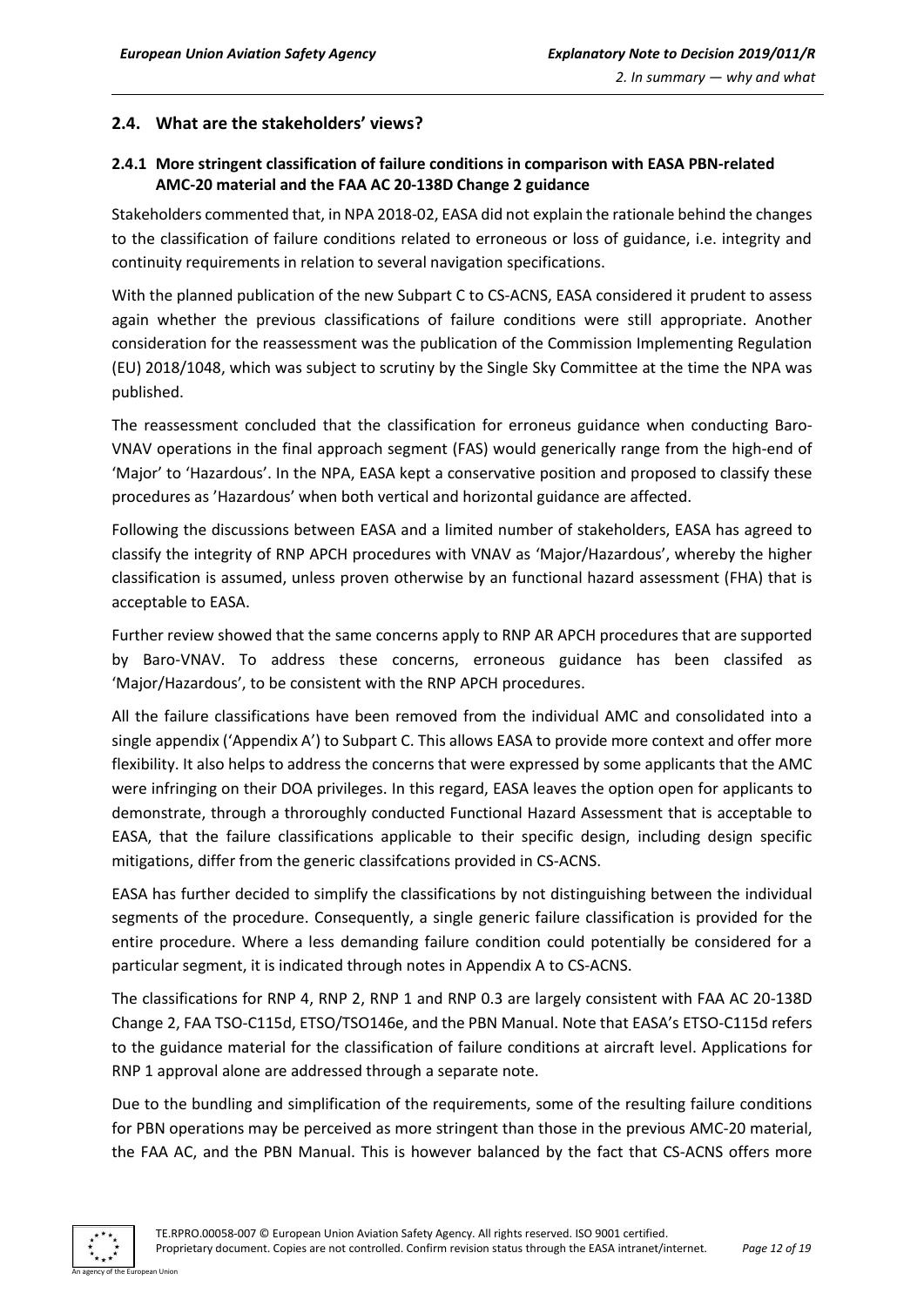flexibility to those stakeholders that have the capability to perform a thorough Functional Hazard Assessment to deviate from the generic classifications provided in Appendix A.

As an action resulting from the discussions with stakeholders, EASA has reassessed all the failure classifications once again against all foreseeable scenarios. This assessment was performed by EASA's chief and senior experts for flight test/human factors and avionics before publication. The failure classifications have been found to be appropriate and consistent.

#### <span id="page-12-0"></span>**2.4.2 Lack of a traceability matrix to identify the changes with respect to the AMC-20 references that have been cancelled**

Stakeholders have been requesting a traceability matrix to more easily identify the changes with respect to the guidance provided in AMC 20. Noting that CS-ACNS has been structured in a very different way and it has a significantly wider scope, which cannot be compared to the previous references for PBN certification, therefore, a traceability matrix has not been provided due to its limited usefulness.

#### <span id="page-12-1"></span>**2.4.3 Automatic temperature compensation**

With regard to automatic temperature compensation, EASA considers that automatic temperature compensation, when properly applied, enhances safety. This is not only the case for operations within the FAS, but on the initial, and more particularly, the intermediate segment, too. However, it is recognised that not all systems are currently capable of providing this functionality. In addition, automatic temperature compensation may result in loss of vertical separation between aircraft that apply automatic compensation and nearby aircraft that do not, unless ATC operational procedures are duly adjusted. Hence clarification that the requirement for the function is to be selectable if provided outside the FAS. As the requirement is now conditional, EASA considers that the revised text is commensurate with and supports temperature compensation requirements placed in the AMC to Regulation (EU) 965/2012.

#### <span id="page-12-2"></span>**2.4.4 Display of the GNSS core constellations and the SBAS provider in use**

The requirement to provide an indication of the core constellations being used together with the requirement to display the SBAS provider, excluding the FAS on an LPV approach, has been deleted as there is no certainty with regard to the potential use of this information on-board the aircraft.

#### <span id="page-12-3"></span>**2.4.5 Advisory VNAV**

Stakeholders expressed much concern with the proposed criteria for Advisory VNAV. These criteria were added in response to concerns on the implementation and absence of standardisation, for example for the annunciations associated with the function. EASA strongly supports stabilised, 3D approach operations, but was concerned with the non-standardised ways in which the function was implemented. One major dilemma was the gap between the implementation of the function on large aircraft and the implementation of the function on General Aviation aircraft and light rotorcraft. After consulting selected stakeholders, the wording of the criteria was amended to cater for both cases.

#### <span id="page-12-4"></span>**2.4.6 Excessive-deviation-below-the-glide-path alert**

For RNP approaches down to LPV minima, aircraft equipped with Class A TAWS are required to provide an alert for excessive deviation below the glide path. Years ago, it was reported difficult for some aircraft to interface the TAWS and the SBAS system for the purpose of providing this alert. AMC 20-28 permitted the possibility of providing these alerts by another system, on condition that it had the

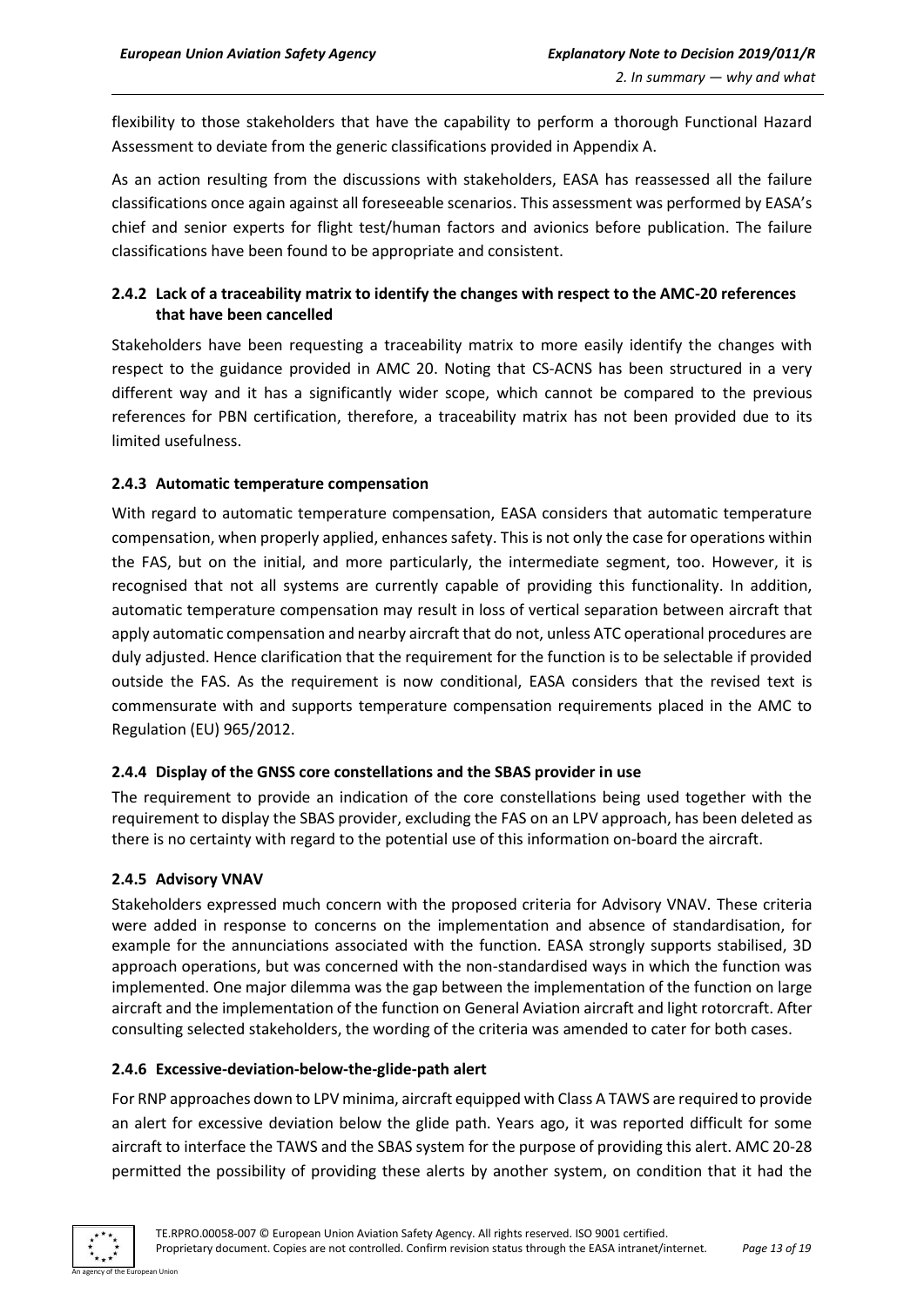equivalent effect to that provided by a TAWS system. In most of today's aircraft, the alert is provided by the TAWS. However, EASA will still consider alternatives whereby the alert is provided by another system, provided that it is equally effective.

Until recently, EASA accepted applications for aircraft that did not have the TAWS coupled with the SBAS/GNSS receiver and where the alerts could not be provided by other means with the operational limitation whereby the decision height (DH) was limited to 250 ft.

It should be noted that the situation has changed since EASA published AMC 20-28. EASA therefore considers there is no reason to continue to approve installations with those limitations included in the aircraft flight manual (AFM). ETSO-C151c (TAWS) considers excessive deviation below the glide path alerts to be provided by Class A equipment during LPV approaches, as well as for instrument landing system (ILS) and GBAS landing system (GLS) operations. Therefore, new equipment that provides this function is widely available and said alerts will be required for new applications requesting typecertification against CS-ACNS.

EASA is aware that in FAA AC 20-138D Change 2, applicants are highly recommended, but not required, to install a glidepath deviation alerting function on aircraft that have the capability to perform approaches to LPV and LNAV/VNAV minima.

For approaches to LPV minima, EASA considers it should not simply be a recommendation because if LPV approaches are supposed to be flown similarly to ILS, then similar alerts should be triggered. Certainly, a pilot that is used to flying ILS approaches and starts flying LPV approaches may expect a similar alert to be triggered in case it deviates from the glide path.

When discussing the requirement in AMC 20-28 to provide the capability to provide an alert for excessive downward deviation from the glide path, EASA has considered the case of approach procedures to LNAV/VNAV minima and considered that, although it would have a safety benefit, implementation would likely be impractical. It was furthermore considered that the minima on approaches to LPV minima were lower and commensurate with ILS CAT I procedures for which said function was already required. Extending the requirement to approaches to LNAV/VNAV minima is not considered appropriate, but a note has been added to align with the recommendation of FAA AC 20-138D Change 2.

#### <span id="page-13-0"></span>**2.5. What are the benefits and drawbacks**

The expected benefits are essentially those summarised below:

- Simplification and expansion of the applicable certification specifications that applicants should follow to enable approval of RNP systems, as demanded by today's applications.
- Increase in transparency, as well as savings for both the applicants and EASA in terms of administrative burden due to fewer applicants resorting to CRIs or SCs.
- Use of one single process to demonstrate compliance with several navigation specifications, as necessary, thus minimising the risk of aspects being duplicated or overlooked.
- Airworthiness of aircraft to perform the emerging PBN ATS routes and approach procedures.

EASA did not identify any worthy of notice drawbacks in comparison with the potential benefits associated with this update of CS-ACNS.

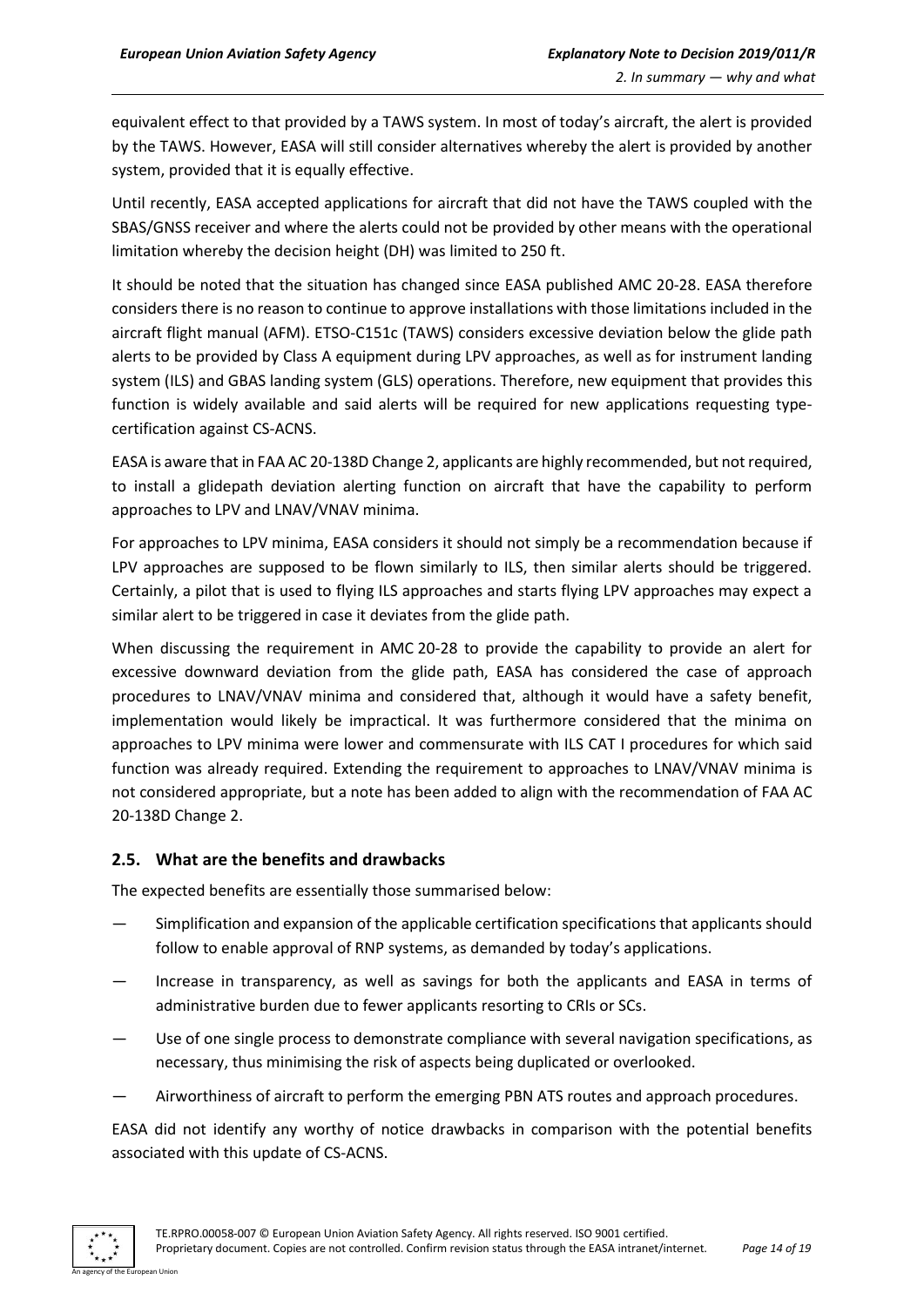In conclusion, EASA has decided to amend CS-ACNS to minimise the negative impact that is associated with the use of an incomplete and fragmented set of certification references.

Please see NPA 2018-02 for more information with regard to the impact assessment, which remains valid after the changes made to the initial proposal.



n Hoio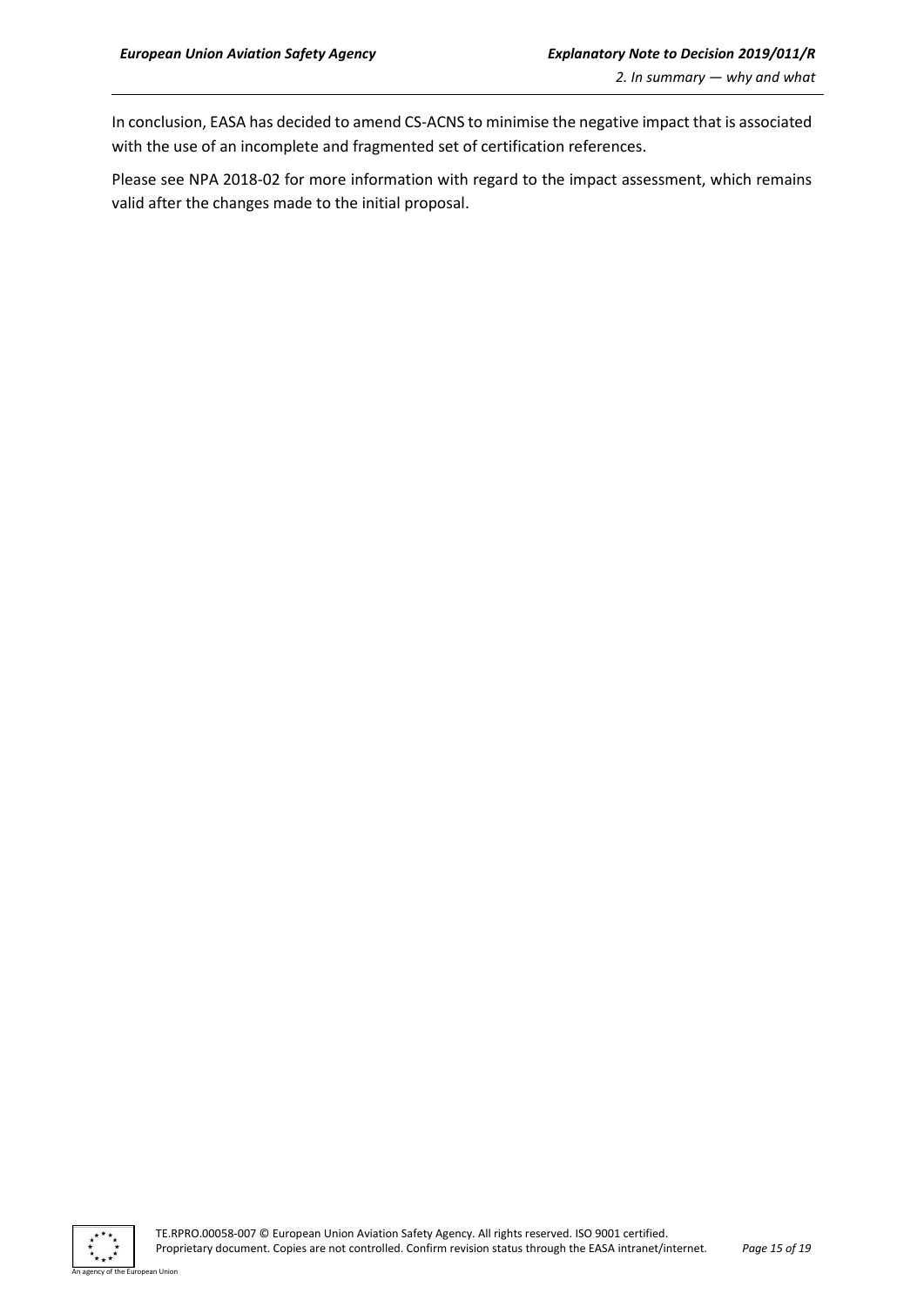## <span id="page-15-0"></span>**3. How do we monitor and evaluate the rules**

This Section focuses on the new Subpart C, since it includes the majority the changes to CS-ACNS. In particular, this amendment applies to new aircraft-type designs, and to changes to existing aircraft for the purpose of flying the emerging PBN flight procedures. Therefore, the monitoring of the effects created by the new specifications and acceptable means of compliance will consist of:

- (1) feedback from future CS-ACNS certification projects, and
- (2) the monitoring of the global developments in PBN operations.

Point 1 depends on the applications received after the amendment of CS-ACNS. Therefore, a review cannot be made earlier than 5 years after the Issue 2 of CS-ACNS.

Point 2 will allow EASA to evaluate the adequacy of the CS-ACNS certification requirements in consistency with the evolution of the operational environment.

The monitoring will be ensured in the frame of the usual airworthiness processes followed by EASA and type-certificate holders.

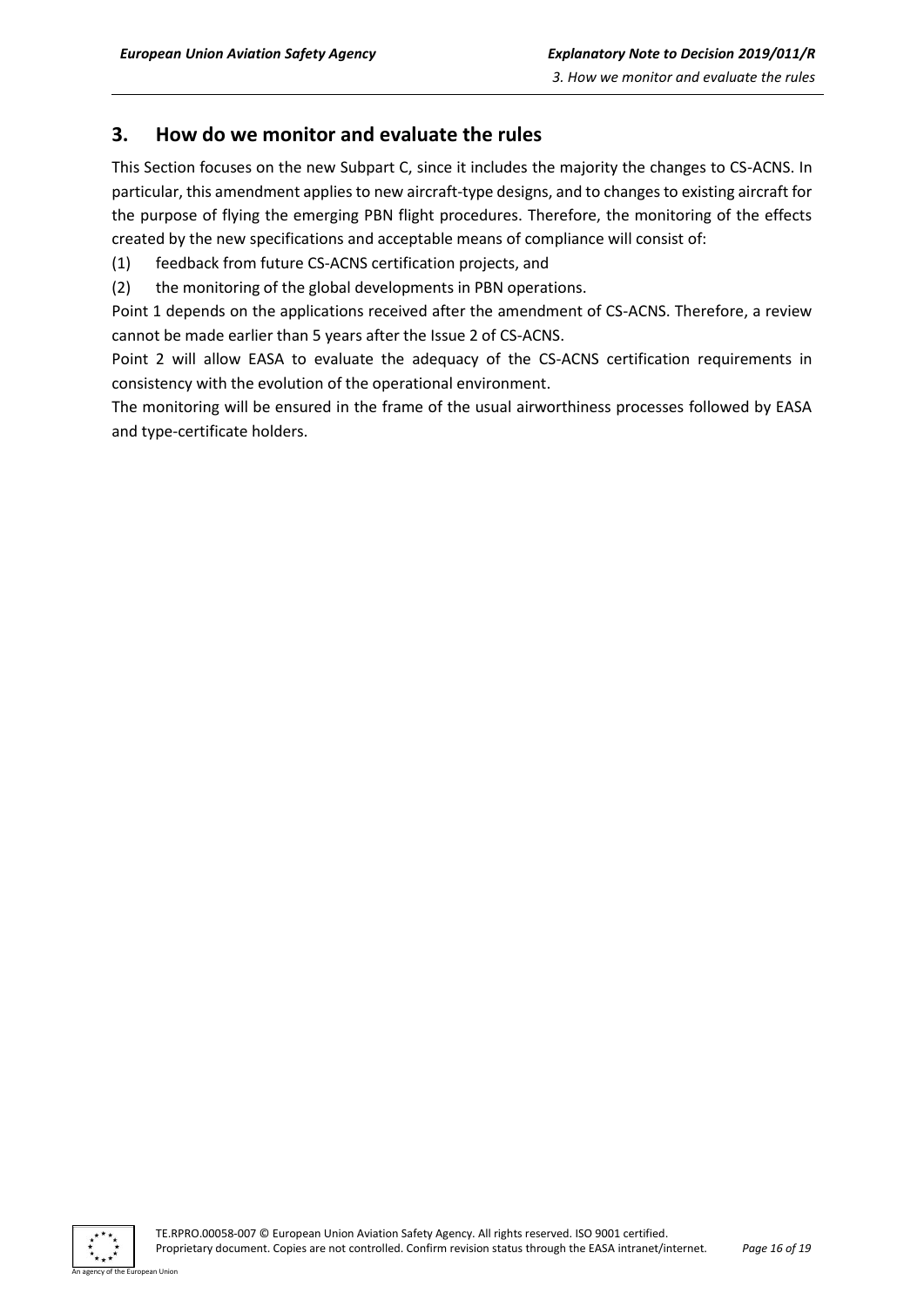## <span id="page-16-0"></span>**4. References**

#### <span id="page-16-1"></span>**4.1. Related regulations**

— Commission Regulation (EU) No 748/2012 of 3 August 2012 laying down implementing rules for the airworthiness and environmental certification of aircraft and related products, parts and appliances, as well as for the certification of design and production organisations (OJ L 224, 21.8.2012, p. 1)

#### <span id="page-16-2"></span>**4.2. Affected decisions**

- Decision 2013/031/R of the Executive Director of the Agency of 17 December 2013 adopting Certification Specifications for Airborne Communications Navigation and Surveillance (CS ACNS) — CS-ACNS Initial Issue
- ED Decision 2003/12/RM of the Executive Director of the Agency of 5 November 2003 on general acceptable means of compliance for airworthiness of products, parts and appliances (« AMC-20 »)

#### <span id="page-16-3"></span>**4.3. Other reference documents**

- Commission Implementing Regulation (EU) 2018/1048 of 18 July laying down airspace usage requirements and operating procedures concerning performance-based navigation (OJ L 189, 26.7.2018, p. 3)
- Commission Implementing Regulation (EU) No 716/2014 of 27 June 2014 on the establishment of the Pilot Common Project supporting the implementation of the European Air Traffic Management Master Plan (OJ L 190, 28.6.2014, p. 19)
- Commission Regulation (EU) No 965/2012 of 5 October 2012 laying down technical requirements and administrative procedures related to air operations pursuant to Regulation (EC) No 216/2008 of the European Parliament and of the Council (OJ L 296, 25.10.2012, p. 1)
- ICAO Assembly Resolution A37-11  $-$  Performance-based navigation global goals, November 2010
- ICAO Doc 9613 Performance-Based Navigation (PBN) Manual, Fourth Edition, 2013
- ICAO Doc 9750 —ICAO 2016-2030 Global Air Navigation Plan, Fifth Edition, 2016
- Executive Director Decision 2016/014/R of 29 July 2016 amending the Acceptable Means of Compliance and Guidance Material to Part-ARO of Regulation (EU) No 965/2012 (AMC and GM to Part-ARO — Issue 3, Amendment 3)
- Executive Director Decision 2016/015/R of 29 July 2016 amending the Acceptable Means of Compliance and Guidance Material to Part-CAT of Regulation (EU) No 965/2012 (AMC and GM to Part-CAT — Issue 2, Amendment 6)
- Executive Director Decision 2016/016/R of 29 July 2016 amending the Guidance Material to Annex I (Definitions) of Regulation (EU) No 965/2012 (GM to Annex I (Definitions) — Amendment 4)

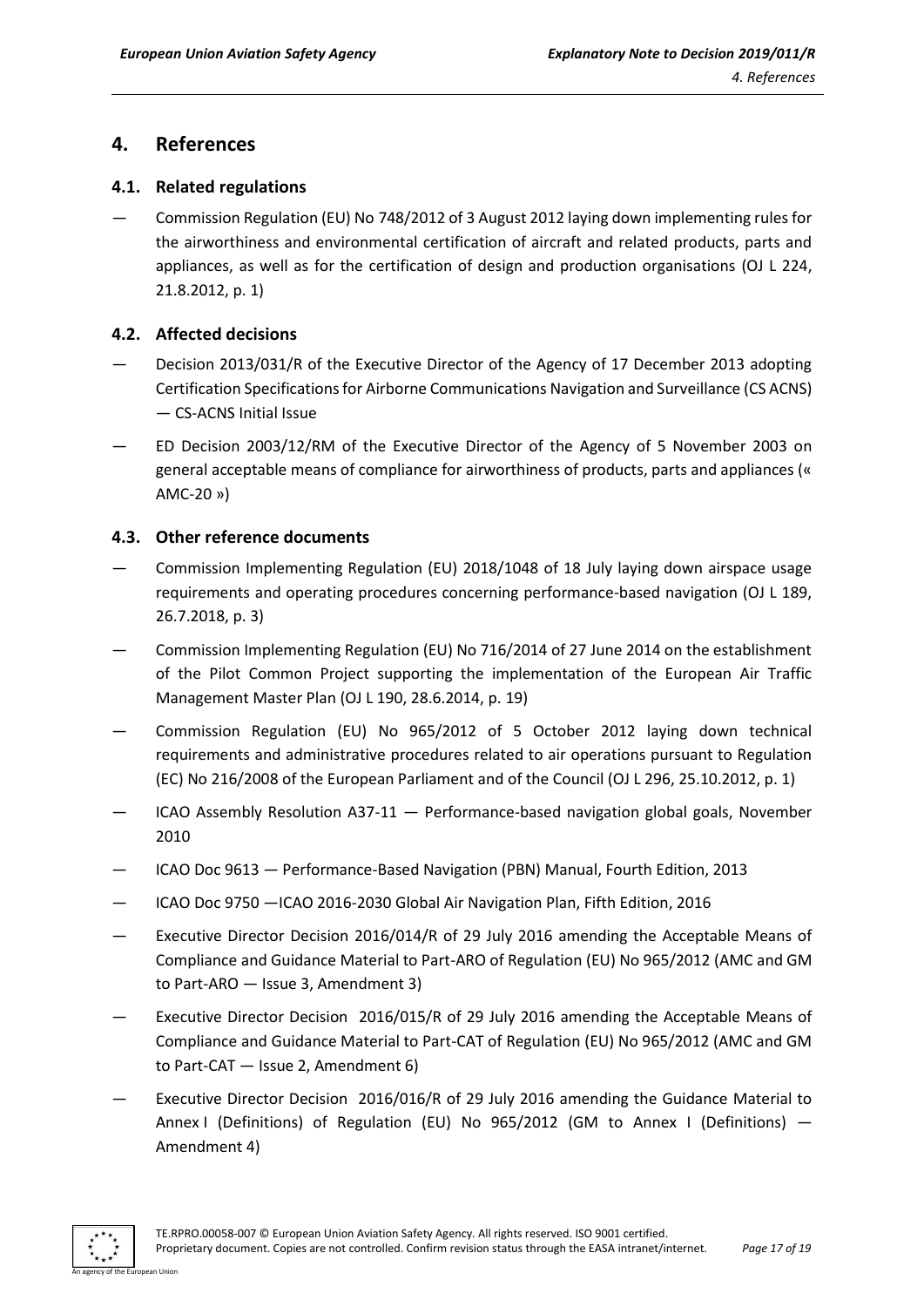- Executive Director Decision 2016/017/R of 29 July 2016 amending the Acceptable Means of Compliance and Guidance Material to Part-NCC of Regulation (EU) No 965/2012 (AMC and GM to Part-NCC — Amendment 5)
- Executive Director Decision 2016/018/R of 29 July 2016 amending the Acceptable Means of Compliance and Guidance Material to Part-NCO of Regulation (EU) No 965/2012 (AMC and GM to Part-NCO — Issue 2, Amendment 3)
- Executive Director Decision 2016/019/R of 29 July 2016 amending the Acceptable Means of Compliance and Guidance Material to Part-ORO of Regulation (EU) No 965/2012 (AMC and GM to Part-ORO — Issue 2, Amendment 8)
- Executive Director Decision 2016/020/R of 29 July 2016 amending the Acceptable Means of Compliance and Guidance Material to Part-SPA of Regulation (EU) No 965/2012 (AMC and GM to Part-SPA — Amendment 3)
- Executive Director Decision 2016/021/R 2016/021/R of 29 July 2016 amending the Acceptable Means of Compliance and Guidance Material to Part-SPO of Regulation (EU) No 965/2012 (AMC and GM to Part-SPO — Amendment 5)